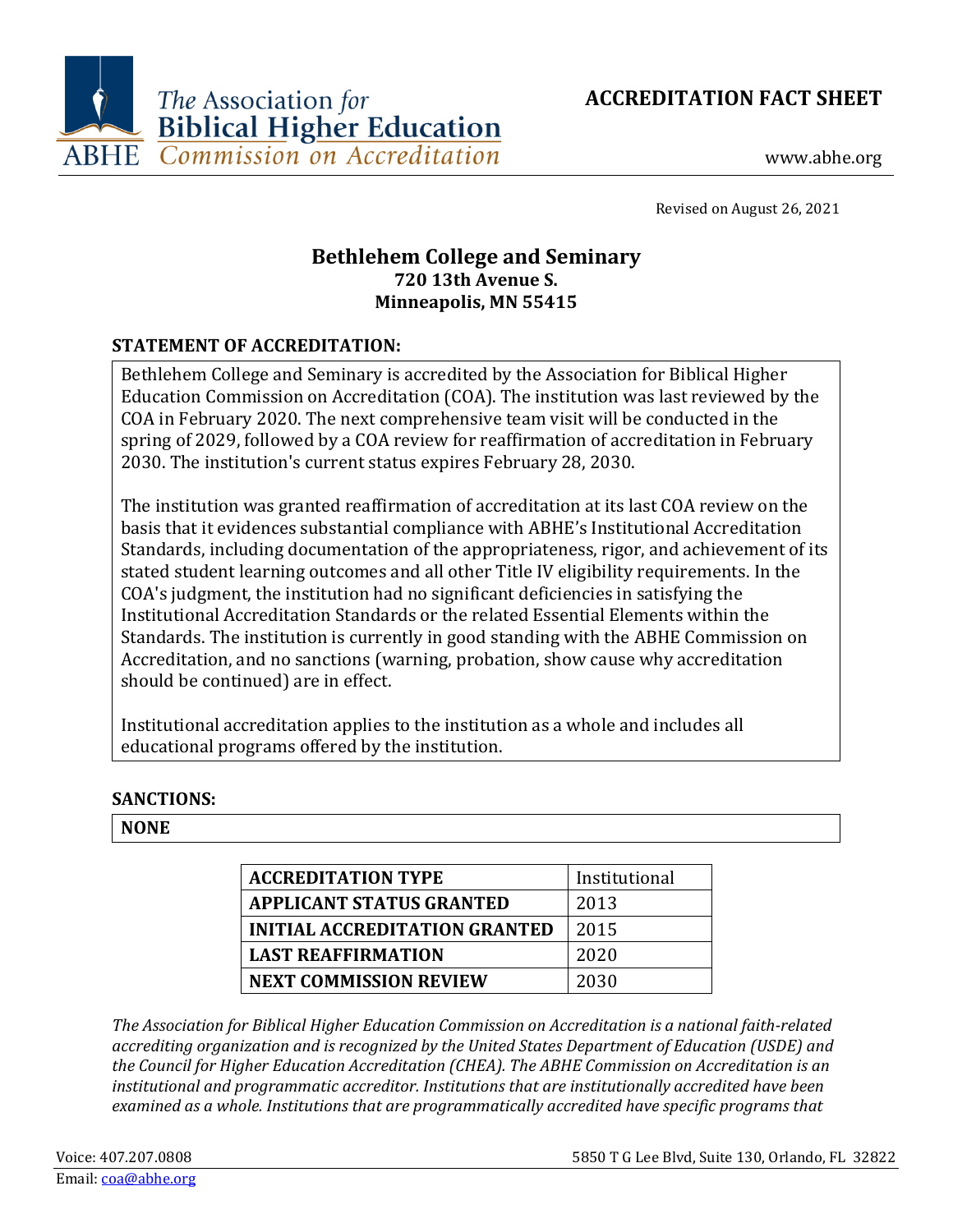*have been reviewed in light of ABHE standards. This statement of accreditation information is the Commission's official statement of an institution's accredited status.*

| <b>DATE</b>   | <b>ACTION</b>                                                               |
|---------------|-----------------------------------------------------------------------------|
| June 2021     | Approved substantive change to initiate an additional location at BP 1299   |
|               | Yaoundé, Cameroon                                                           |
| February 2020 | Granted reaffirmation of accreditation                                      |
| June 2019     | Approved substantive change to initiate an additional location at 4060 Park |
|               | Ave., Memphis, TN 381111                                                    |

*Includes the following: applicant status, candidate status, initial accreditation, reaffirmation of accreditation, sanction, substantive change approval - last 5 years. Please see the "Policy on Communication of Accreditation Decisions" in the COA Manual.*

| TYPE:                             | <b>APPROVAL:</b>                                       |
|-----------------------------------|--------------------------------------------------------|
| Distance Education (online)       | The institution is authorized to offer up to 49% of an |
|                                   | academic program via distance education (online).      |
| <b>Correspondence Education</b>   | The institution is authorized to offer up to 49% of an |
|                                   | academic program via correspondence education.         |
| <b>Competency-Based Education</b> | The institution is authorized to offer up to 49% of an |
|                                   | academic program via competency-based education by     |
|                                   | the course/credit approach or direct assessment.       |

#### **APPROVED DELIVERY METHODS:**

*Please see the "Policy on Alternative Academic Patterns" in the COA Manual.*

#### **APPROVED OFF-CAMPUS LOCATIONS:**

| TYPE                       | <b>ADDRESS</b>                               |
|----------------------------|----------------------------------------------|
| <b>Additional Location</b> | 4060 Park Ave., Memphis, TN 38111            |
| <b>Additional Location</b> | BP 1299 Yaoundé, Cameroun                    |
| <b>Extension Site</b>      | 94-1323 Waipio Uka Street, Waipahu, HI 96797 |
| Extension Site             | 2911 18th Ave. NW, Rochester, MN 55901       |

*A branch campus is an additional location of an institution that is geographically apart and independent of the main campus of the institution and (1) is permanent in nature;(2) offers courses in educational programs leading to a degree, certificate, or other recognized educational credential;(3) has its own faculty and administrative or supervisory organization; and (4) has its own budgetary and hiring authority. An additional location is a facility that is geographically apart from the main campus of the institution and at which the institution offers at least 50% of a program through classroom courses, hybrid courses, or a combination of both. An additional location may qualify as a branch campus and be subject to requirements pertaining to branch campuses. An extension site is an off-campus location where less than 50% of a degree program may be earned by classroom courses, hybrid courses, or a combination of both.*

| DEGREE/DIPLOMA/CERTIFICATE | PROGRAM (MAJOR/CONCENTRATION) |
|----------------------------|-------------------------------|
| ' Certificate              | Theological Studies           |
| Graduate Certificate       | Theological Studies           |

## **APPROVED EDUCATIONAL PROGRAMS:**